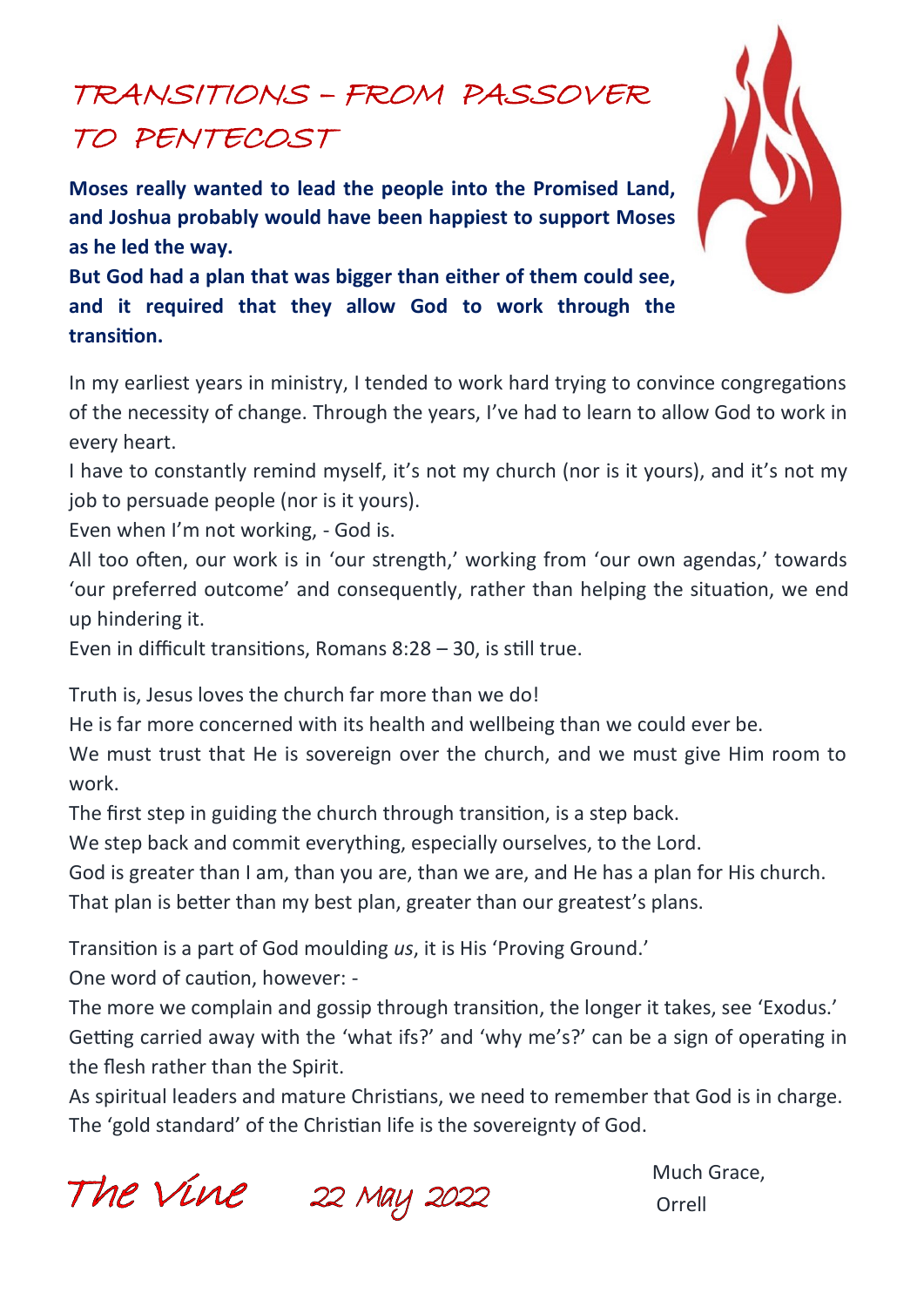### CONGREGATIONAL MEETING

Our Next meeting is scheduled for **Sunday 5<sup>th</sup> June, 10:30am** in our Gympie church. Once the worship service is finished, there'll be enough time to get a cup of tea or coffee & some biscuits which you will be welcome to bring back with you into the church.

#### FRIENDSHIP CIRCLE

This **Thursday, 26<sup>th</sup> May,** commencing at **9am** in our Gympie CE Room. We'll have a musical morning, 'Guess The Name of The Song'. Please bring a mug from home to use at morning tea. All ladies are welcome  $\sim$  we look forward to seeing you there.

#### OPERATION CHRISTMAS CHILD - MAY DONATIONS

During the month of May, we're collecting Something to Love. Soft toys, dolls, hand puppets etc. … small enough to fit in a shoebox with lots of other things.

# MARY VALLEY SCHOOL CHAPLAINCY  $\mathcal{T}$  $\mathcal{R}$ IVI $\mathcal{A}$  Night

**Saturday 28<sup>th</sup> May 5.30pm** at Mary Valley Wesleyan Methodist Church (198 Amamoor -Dagun Road, Amamoor). Come along and support the wonderful work these Chappies do. \$15 includes a drink and entry into the lucky door prize. There will be prizes to win and you can buy a BBQ dinner.

Register at https://brushfire.com/sua/trivianight/5333131

We're organising a team from Gympie … if you're interested in a fun night out for a great cause, please contact Cherylie.

#### COOINDA NEWS

You may be aware that, late last year, Cooinda Aged Care Centre came under the responsibility of Lutheran Services. As we come and go from Cooinda we observe some changes. One of the big enhancements has been the increase in the number of chaplains employed. Currently there are four very experienced chaplains who are employed over the week and available for conversations. On Wednesday May  $18<sup>th</sup>$ these new chaplains were commissioned and blessed at the Lutheran Church.

Joan & I have already been encouraged by the presence of other smiling, supportive people around Cooinda. Jim

*Dear friends, on behalf of all our family, we appreciate and thank you for your love, prayers, messages, support & attendance as we celebrated and thanked God for the life of our much loved Tony Tramacchi . . . Narelle Towner.*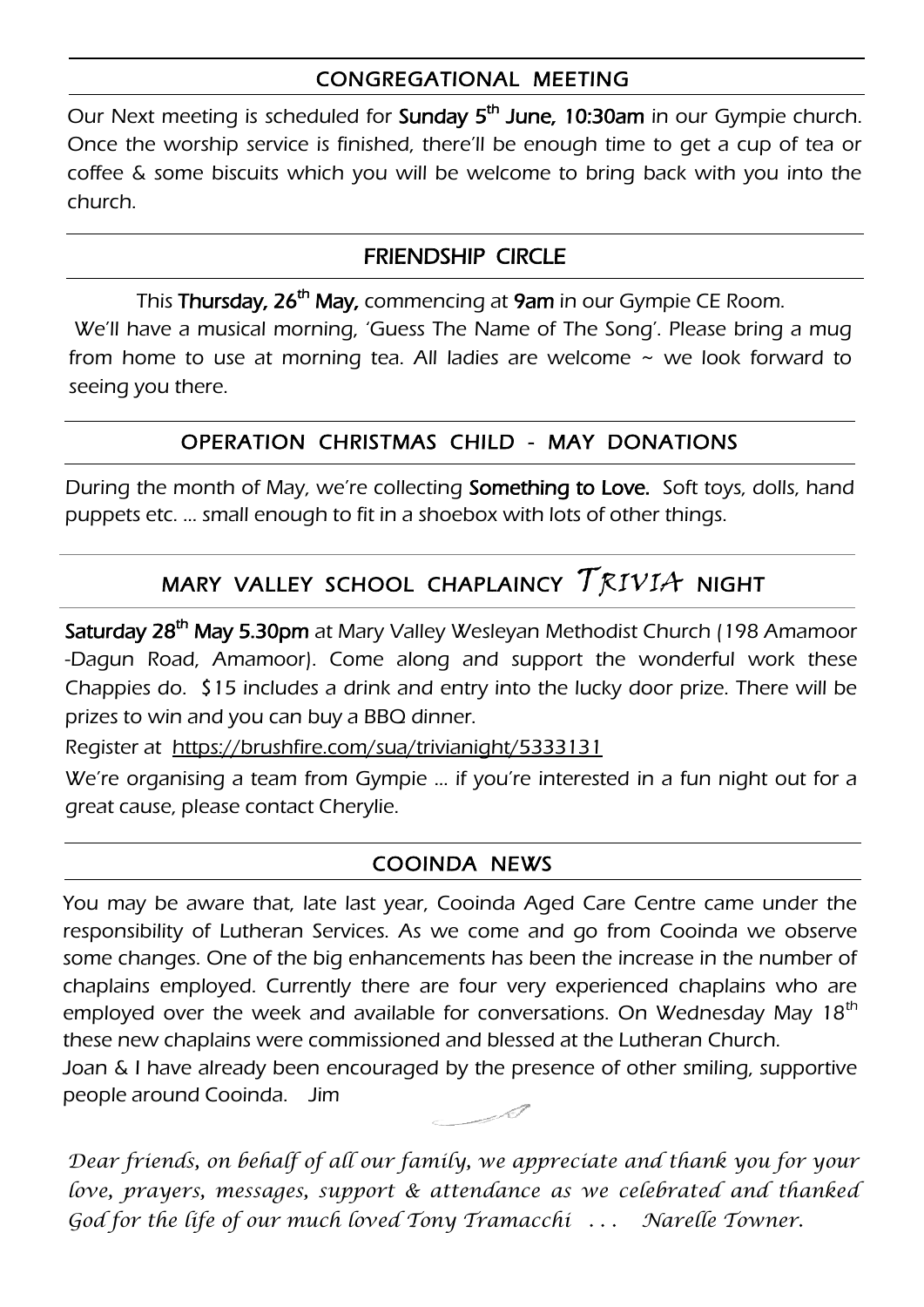#### CHURCH NEWS ~ 22 May 2022

**Corporate identity is more than just design; it's who we are as a church. It incorporates our culture, our values, and our internal and external communications.**

As you would most probably be aware, we have been trialing a new church corporate identity.

This has given us all a chance to compare the suggested one with our current one.

Church Council will formally present the new ideas at our upcoming congregational meeting. You will be presented with: -



- Our church's current corporate identity.
- The new corporate identity for QLD Synod's Childcare.
- The corporate identity we are suggesting is adopted by GRUC.

It is our wish to keep in line with the Uniting Church as a whole and our suggestion does mirror very closely the new corporate identity developed by QLD Synod for the newly developed Childcare Unit with whom, as you all know, we work very closely.

Our rationale behind the new corporate identity is that it is succinct, catchy and will modernise our brand, bringing us into line with most other growing churches.

There has been a move over the last few years for churches to bring to the community a name and corporate identity that is memorable and easy to recognise.

An example is the impressive new facility built by Kenmore Baptist Church, which is now branded as Riverlife and, of course, we only need look to some of the largest Uniting Churches in QLD and indeed, Australia, to see how they are presenting themselves to their communities - Newlife, Village, Christian Church, and Real Life to name but a few.

Please prayerfully consider this matter before the congregational meeting on the 5<sup>th</sup> of June and feel free to discuss any questions you may have with either Staff or any Church Council member.

Following this, at a later date, a time will be set when we can decide on the preferred way to move forward in presenting our church to the community in these changing times.